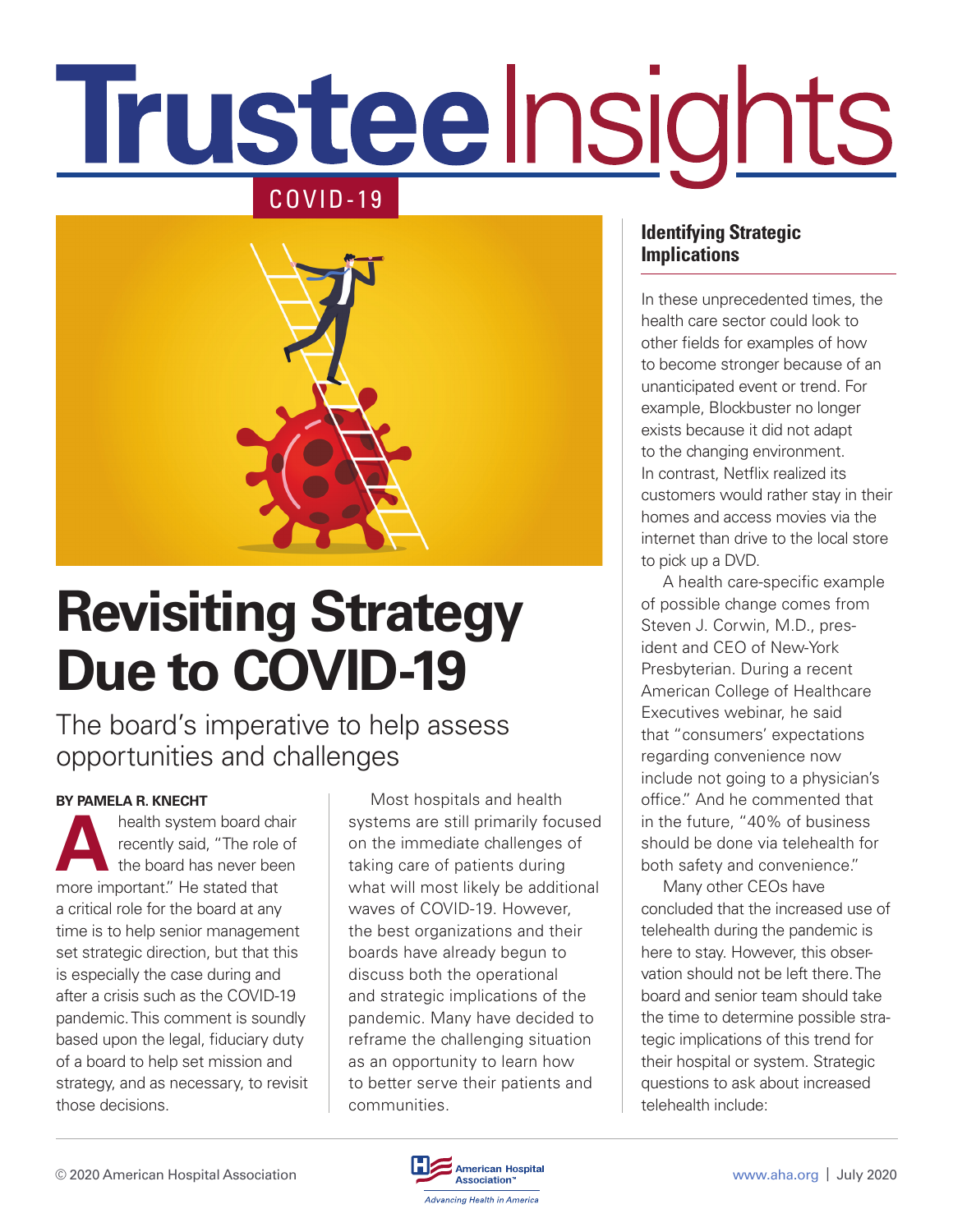## **Trusteelnsights.**

■ What investment is required to support the increased use of telehealth (e.g., costs of information technology)?

■ Will more telehealth require a change to our provider staffing model (e.g., different types of providers)?

■ How will the move to more telehealth impact the current ambulatory strategy (e.g., fewer buildings)?

■ What changes are needed to our long-term strategic, financial and capital plans to ensure alignment with this modification to our delivery model?

#### **Other Strategic Opportunities and Challenges**

The increased use of telehealth is not the only strategic opportunity or challenge arising from COVID-19. Some CEOs have commented that the pandemic has been "financially disastrous." Volumes and revenues have declined steeply, largely due to the postponement of non-emergent procedures, and costs have increased substantially as hospitals rushed to get the supplies and staffing needed to treat COVID-19 patients.

In its May 2020 [National](https://flashreports.kaufmanhall.com/national-hospital-report-may-2020)  [Hospital Flash Report](https://flashreports.kaufmanhall.com/national-hospital-report-may-2020), Kaufman Hall reported that "The damage has been swift, pushing the median hospital operating margin to negative 29%, down 326% below budget in April—hospitals' first full month battling the effects of the COVID-19 pandemic."

These dire financial results alone should cause health care leaders and their boards to make the time to determine the positive and other strategic implications of the pandemic for

### **Questions for the Board to Consider**

Here are questions for the board to consider when updating the organization's strategic plan due to a crisis like COVID-19:

#### **Strategic Implications and Lessons Learned**

- What do we think will be the main implications of and lessons learned from the pandemic for our organization?
- Which, if any, new methods should be retained and which should be jettisoned?

#### **Assumptions**

- What were the assumptions that formed the foundation of our strategic plan?
- Which of those original assumptions are still correct, which are no longer accurate, and what assumptions should we make now?

#### **Mission and Core Values**

- Does our mission statement still accurately describe what we believe to be our fundamental purpose?
- Do our core values set the appropriate behavioral expectations for all key stakeholders?

#### **Vision and Strategies**

- Is our long-term vision still appropriate?
- Which of our key strategies are still appropriate and which should be modified, deleted or added?

#### **Success Metrics and Financial Plans**

- What changes do we need to our measures of success?
- What financial and capital plan changes are needed now?

#### **Monitoring and Updating Plans**

- How will the board monitor management's implementation of the new strategic plan?
- When and how will the strategic plan be updated again?

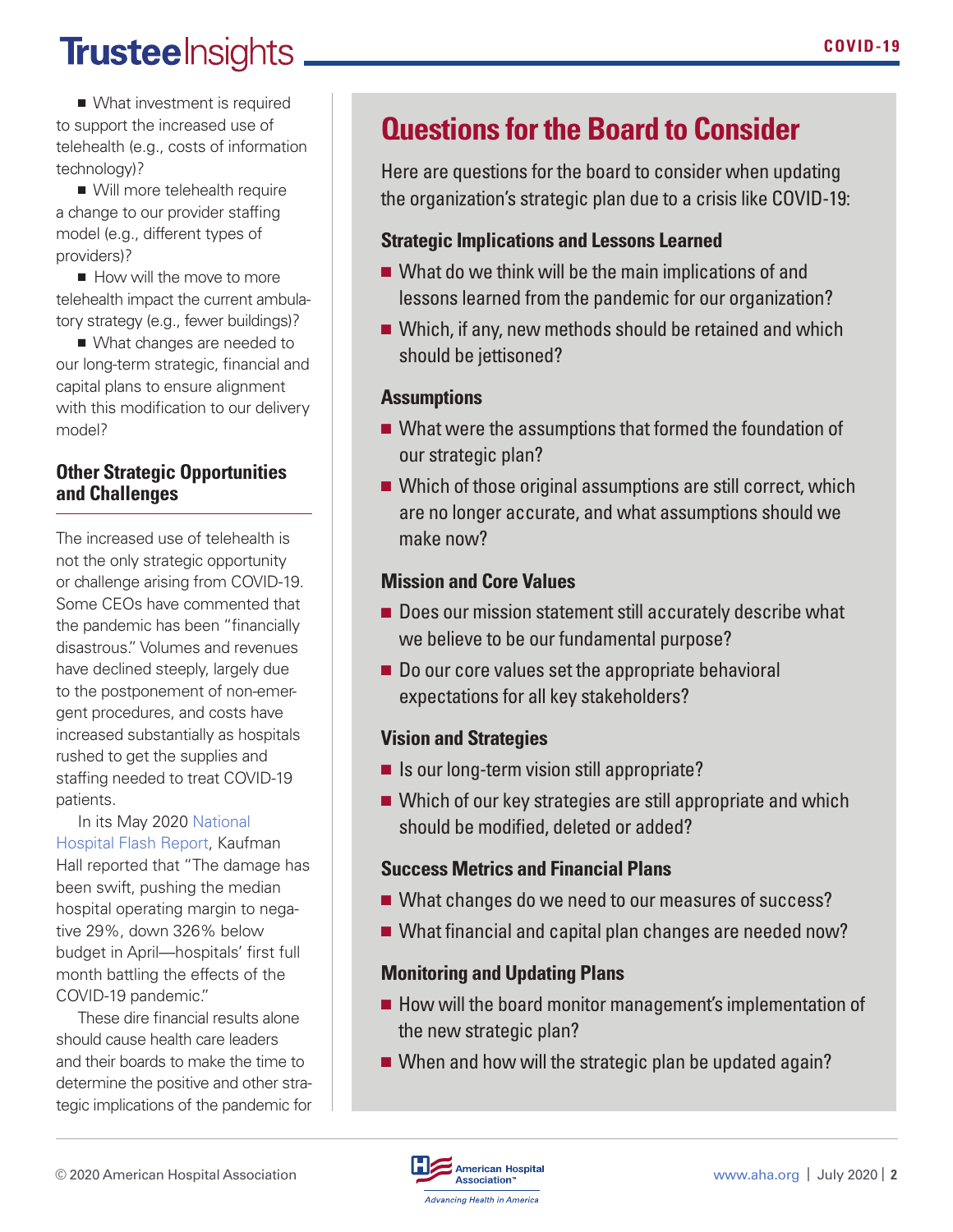## **Trusteelnsights**

their organizations. In this way, the board also performs more of its core duties – oversight of finance, enterprise risk, quality, safety, satisfaction, compliance, community health, and management.

Some, but certainly not all, of the strategic questions that could be asked by the board and executives include the following:

#### **FINANCIAL**

- With non-emergent procedures delayed and unplanned COVID-19 expenses eroding cash, what are our new projections for revenues and expenses?
- What is our revised budget for the current fiscal year?
- What changes do we need to make to maintain or restore our financial position (e.g., staff reductions, deferral of planned capital spending)?
- Will there be a shift in our payer mix because of higher unemployment?
- How do we ensure sufficient financial strength to survive this and other crises (e.g., increased philanthropy)?

#### **SERVICES**

- What should be the future balance between inpatient and outpatient services?
- What, if any, services and/or locations should be combined or eliminated?
- How do we become better at understanding public health issues and needs?

#### **OPERATIONAL**

■ How do we create more flexible

physical spaces (e.g., ability to convert to ICU beds)?

- How do we build a more reliable supply chain?
- What "work-around" processes did we create out of necessity during COVID-19 that should be retained?

The key to successfully revisiting the strategic plan after a crisis (or anytime) is robust, candid conversations among a well-functioning board and its executives.

#### **SAFETY, QUALITY AND SATISFACTION**

- How can we better ensure patient safety during a pandemic and in general?
- What is the overall health impact of a patient having had COVID-19, and how does that differ based on social and economic disparities?
- How can we improve our patient and family satisfaction/experience?

#### **HUMAN RESOURCES**

- What, if any, changes do we need to make to our human resources policies to ensure our people are well taken care of and provide help to those suffering from post-traumatic stress disorder?
- What, if any, changes are needed in the relationships with our physicians (e.g., employment)?
- What culture do we need to build or sustain to ensure our mission and values are at the center of our actions?

#### **COMMUNITY AND OTHER PARTNERSHIPS**

- How should we strengthen our ties to the communities we serve?
- What is the impact of COVID-19 on our fund development efforts, to support not only the hospital
	- but also community organizations serving vulnerable populations?
		- What, if any, additional strategic partnerships or affiliations would be helpful in the future?

#### **Revisiting the Strategic Plan**

Simply discussing questions such as those listed here is not sufficient. A connection must be made between those issues and the organization's strategic and financial plans.

All high-performing organizations update their strategic plans on a regular basis and whenever a significant external change has occurred. Certainly a global health crisis fits the criterion of a "triggering event" that requires revisiting the strategic plan.

It is imperative, therefore, that the board, executives and physician leaders make the time to have robust discussions about what changes may be needed to each component of the strategic plan. These discussions should be based on data about the current and future internal and external environments.

The key to successfully revisiting the strategic plan after a crisis (or anytime) is robust, candid conversations among a well-functioning board and its executives. The last